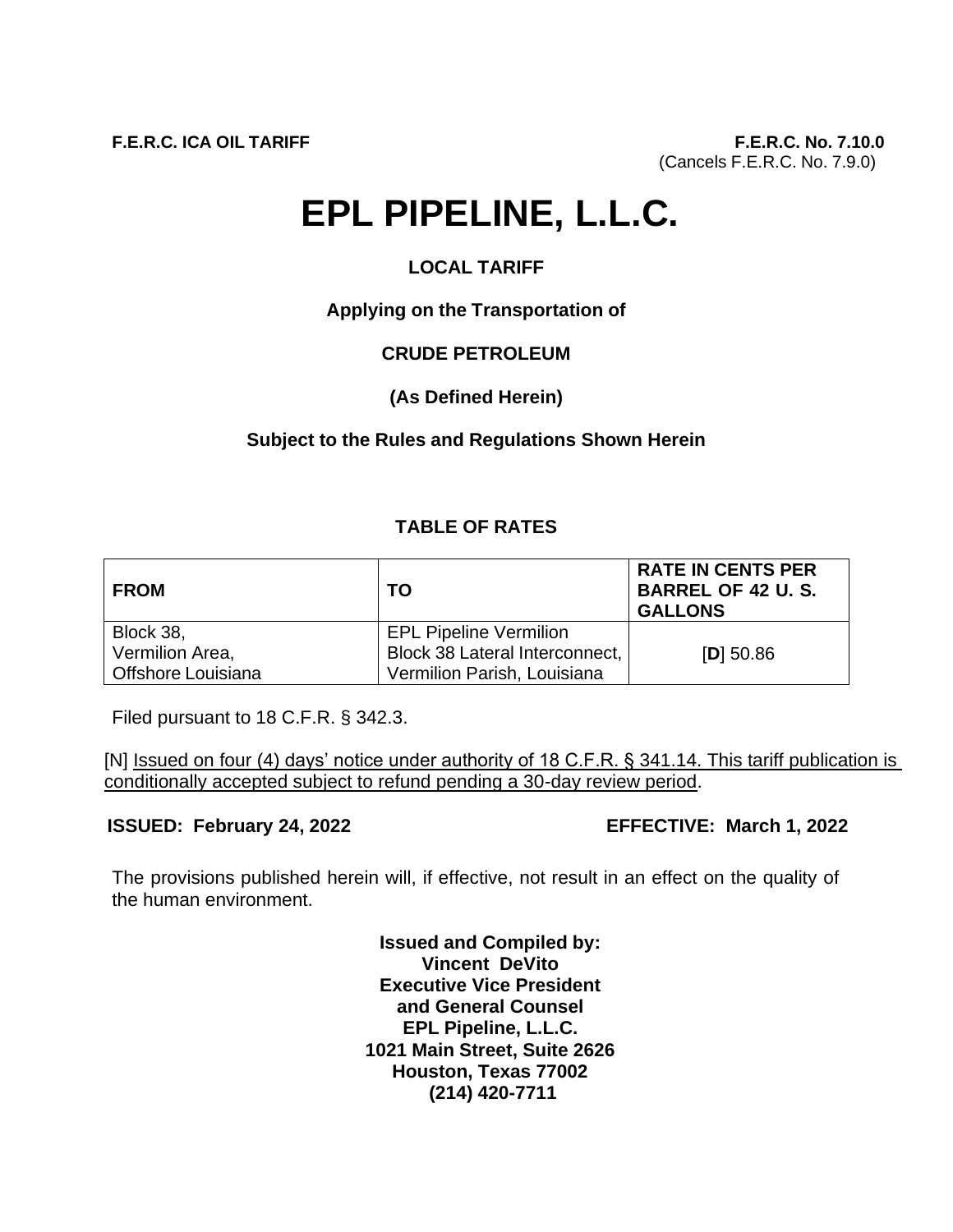# **TABLE OF CONTENTS**

| <b>SUBJECT</b>                                             | <b>ITEM</b><br>NO. | <b>PAGE</b><br>NO. |
|------------------------------------------------------------|--------------------|--------------------|
| <b>Additional Arrangements</b>                             | 17                 | $\overline{7}$     |
| Application of Carrier's Rates from Intermediate Points    | 14                 | $\overline{7}$     |
| Apportionment When Nominations are in Excess of Facilities | 6                  | 5                  |
| Charge for Spill Compensation                              | 16                 | $\overline{7}$     |
| Claims, Suits, Time for Filing                             | 11                 | 6                  |
| Commodity                                                  | 5                  | 4                  |
| <b>Common Stream Petroleum Connection Carriers</b>         | 12                 | 6                  |
| Definitions                                                | 1                  | 3                  |
| <b>Delivery Facilities Required</b>                        | $\overline{2}$     | 3                  |
| Diversion or Reconsignment                                 | 15                 | $\overline{7}$     |
| Gauging, Metering, Testing & Deductions                    | 8                  | 5                  |
| Liability of Carrier                                       | $\overline{7}$     | 5                  |
| <b>Line Fill Requirements</b>                              | 20                 | $\overline{7}$     |
| Loss Adjustment                                            | 9                  | 6                  |
| Mixing with Other Crude Petroleums                         | 4                  | 4                  |
| Payment of Charges                                         | 10                 | 6                  |
| <b>Pumping Equipment Necessary</b>                         | 18                 | $\overline{7}$     |
| Rates Applicable                                           | 13                 | 6                  |
| <b>Tenders</b>                                             | 3                  | 3                  |
| <b>Title</b>                                               | 19                 | 7                  |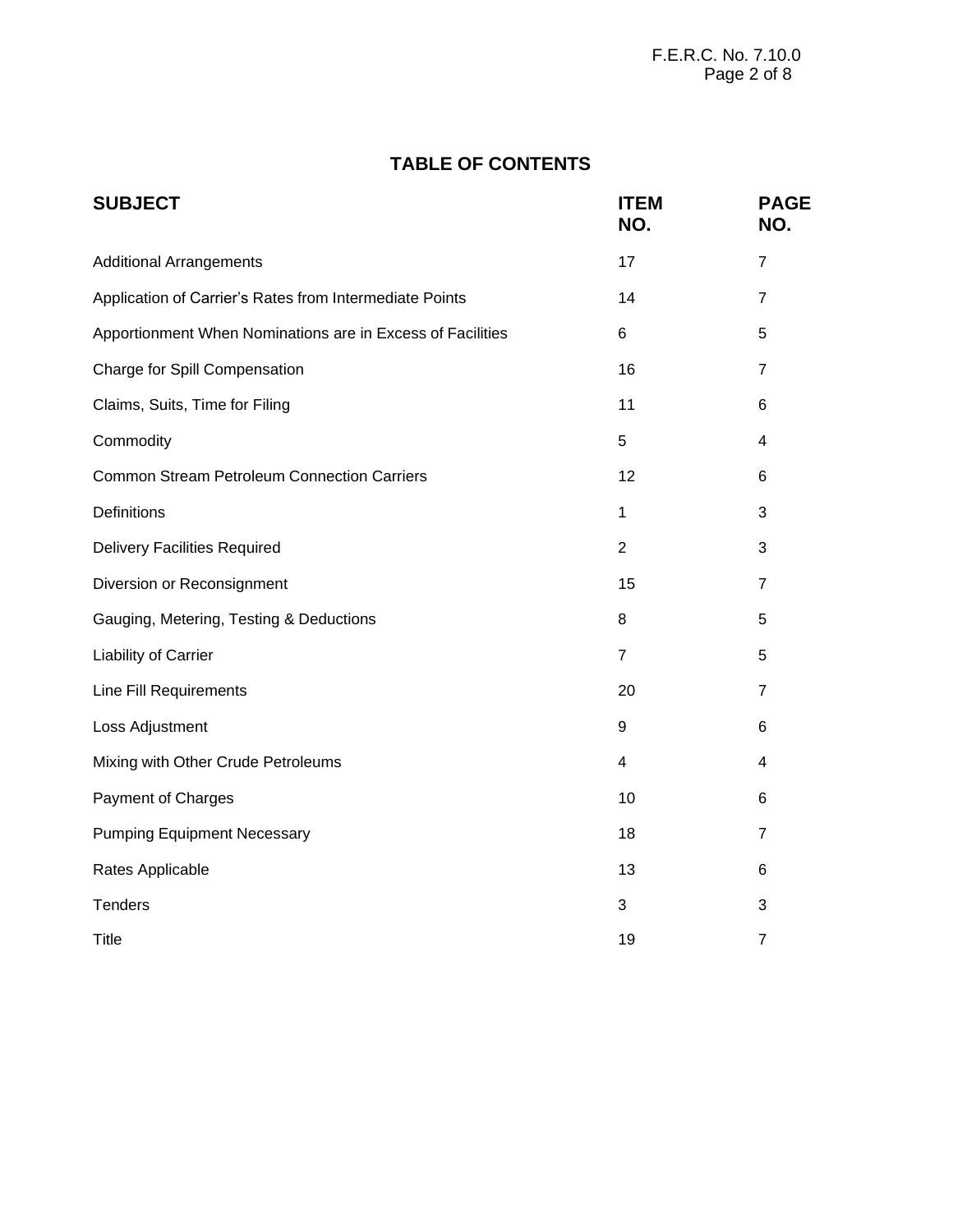## **RULES AND REGULATIONS**

#### **1. Definitions**

As used in these rules and regulations, the following terms have the following meanings:

"Barrel" means forty-two United States gallons at sixty degrees (60°) Fahrenheit and zero ("0") gauge pressure if the vapor pressure of the petroleum is at or below atmospheric pressure, or at equilibrium pressure if the vapor pressure of the petroleum is above atmospheric pressure.

**"Carrier"** means and refers to EPL Pipeline, L.L.C.

**"Consignee"** means the party to whom a Shipper has ordered delivery of Crude Petroleum.

**"Merchantable Crude Petroleum"** means either the direct liquid products of oil wells, or a mixture of the direct liquid products of oil wells with the indirect liquid products of oil or gas wells, provided that the products meet the specifications provided in Item No. 5.

**"Nominations"** means a written designation by a Shipper to the Carrier of an approximate quantity of crude petroleum for transportation from a specified origin point(s) to a specified destination point(s) over a period of one operating month in accordance with these rules and regulations.

**"Reid Vapor Pressure"** is a method of testing to determine absolute vapor pressure of volatile crude oil and volatile non-viscous petroleum products at 100°F in pounds per square inch.

**"Shipper"** means the party who contracts with the Carrier for the transportation of crude petroleum subject to and in accordance with these rules and regulations subject to the rate on the applicable tariff.

**"Tender"** means an offer by a Shipper to the Carrier of an approximate quantity of crude petroleum for transportation from a specified origin point(s) to a specified destination point(s).

#### **2. Delivery Facilities Required**

(a) Since Carrier does not have available and does not hold itself out to provide storage for Shippers' crude petroleum at origin, destination, or intermediate points, no duty to transport will arise until evidence satisfactory to Carrier has been furnished that Shipper or Consignee has provided necessary facilities to which Carrier is connected and has made necessary arrangements for acceptance of delivery at destination.

(b) In the event there is a failure of Shipper or Consignee to take crude petroleum at designation as provided in this tariff, then Carrier shall have the right to sell such petroleum at private sale for the best price obtainable. The Carrier may be a purchaser at such sale. Out of the proceeds of said sale, Carrier may pay itself all transportation charges and other necessary expense of caring for and maintaining the crude petroleum, and the balance shall be held for whosoever may be lawfully entitled thereto.

#### **3. Tenders**

(a) Crude petroleum will be transported only under a tender from facilities connected to Carrier's system when a tariff covering the movement is lawfully in effect and on file with the FERC.

(b) Any Shipper desiring to tender crude petroleum for transportation shall make such tender to the Carrier in writing on or before the fifteenth day of the month preceding the month during which the transportation under the tender is to begin. Unless such notification is made, the Carrier will be under no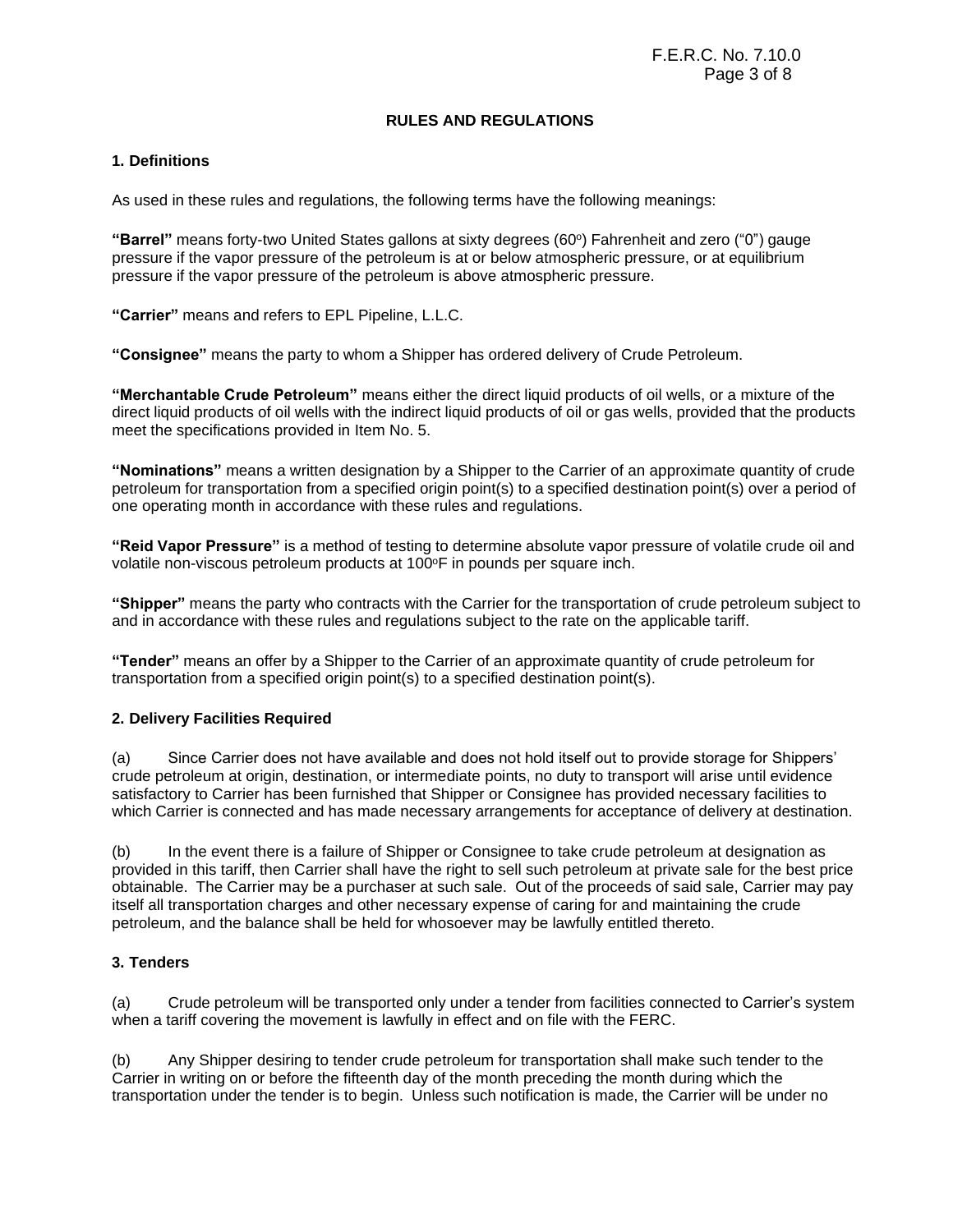obligation to accept crude petroleum for transportation. However, if operating conditions permit, and at the sole discretion of the Carrier, tenders for crude petroleum may be accepted for transportation after the fifteenth day of the month preceding the month during which the transportation under the tender is to begin.

### **4. Mixing with Other Crude Petroleum**

All such crude petroleum will be accepted for transportation only on condition that it shall be subject to such changes in gravity or quality while in transit as may result from the mixture of said crude petroleum with other crude petroleum in the pipelines or tanks of this, or the connecting, company or companies.

#### **5. Commodity**

This Carrier is engaged in the transportation of merchantable crude petroleum exclusively, and, therefore, will not accept for transportation any commodity other than good merchantable crude petroleum adapted for refining or fuel purposes, including indirect and direct liquid products properly settled. The Company reserves the right to refuse to accept for transportation any crude petroleum oil containing more than five-tenths of one percent (5/10 of 1%) of basic sediment, water and other impurities, of which no more than two-tenths of one percent (2/10 of 1%) can be water. Additionally, Carrier will not accept any crude petroleum oil containing more than 5 ppm of organic chlorides.

The indirect liquid products of oil or gas wells, as used herein, means natural gasoline and/or petroleum condensate together with such liquid components which may, by nature, be part thereof, derived from a processing plant. Such indirect products must be substantially free of propane and lighter hydrocarbons.

The direct liquid products of oil or gas condensate wells, as used herein, means liquids as produced in a natural state from such wells.

(a) The indirect liquid products of oil or gas wells, hereinafter referred to as indirect products, will be accepted and transported as a mixture with the direct liquid products of oil or gas condensate wells, hereinafter referred to as direct products, only under the following conditions:

(1) The Reid vapor pressure of the indirect products shall not exceed forty (40) pounds per square inch, absolute, at temperature of one hundred (100) degrees Fahrenheit.

(2) The Reid vapor pressure of the resulting mixture of the direct products and the indirect products shall not exceed thirteen (13) pounds per square inch, absolute, at temperature of one hundred (100) degrees Fahrenheit.

(3) Carrier reserves the right to determine, under its operating conditions, the permissible limit and rate of injection of indirect products to direct products. The indirect products portion of the mixture may be accepted for transportation at points other than the points of receipt where the direct products are injected into the compatible stream.

(b) The direct products and indirect products will be measured and tested separately, and must be shown separately on the tender form.

(c) Mixtures will be transported and delivered as crude petroleum. Nothing in this item will waive provisions of Rule 8 of this tariff, or require the Carrier to receive, transport or deliver unmixed indirect products, except that unmixed indirect products will be gathered for subsequent mixing with direct products, in accordance with this rule, where facilities exist for performing a gathering service for such indirect products.

(d) Carrier will not accept or transport crude petroleum containing more than 5 ppm of organic chlorides.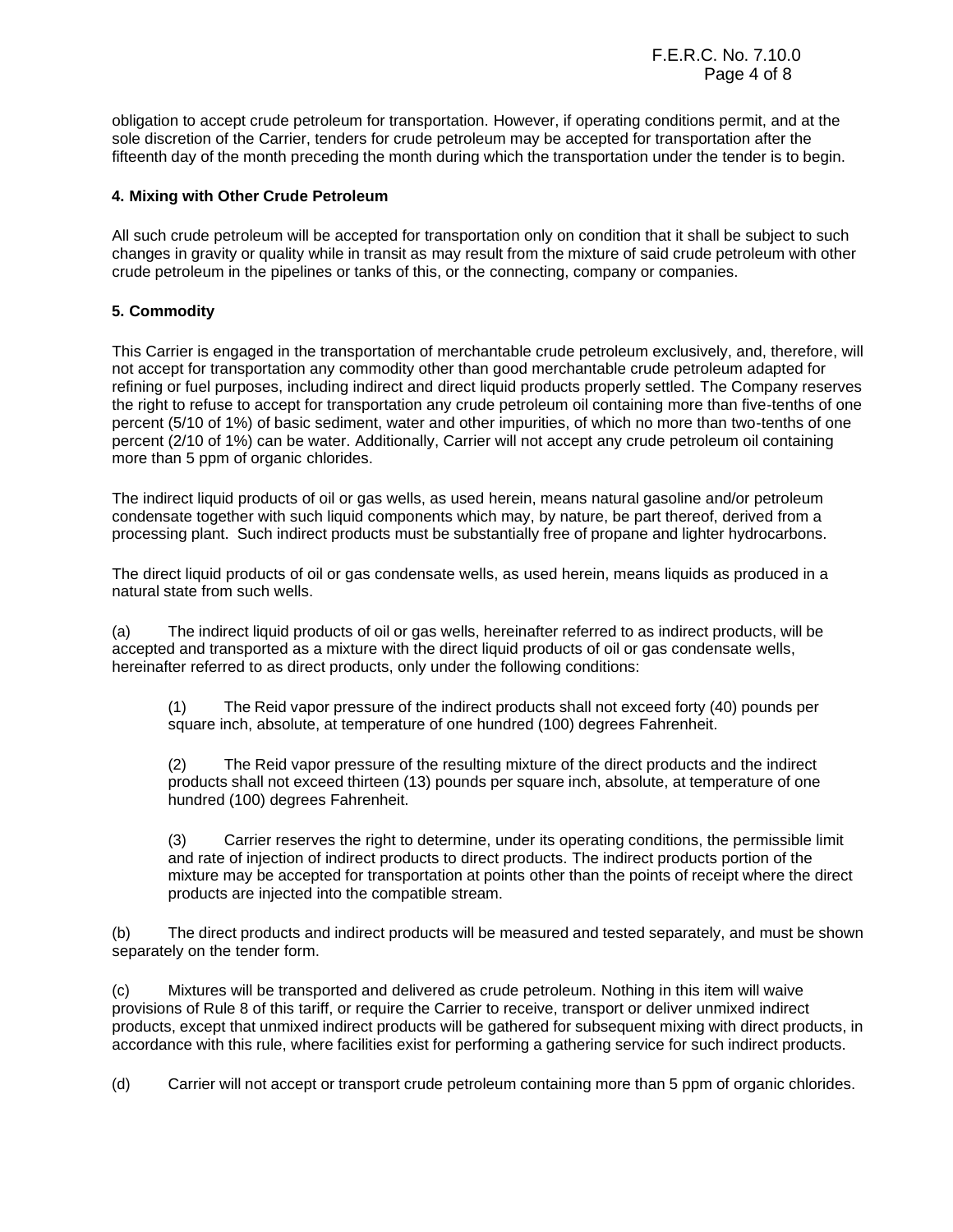#### **6. Apportionment When Nominations are in Excess of Facilities**

When there shall be nominated to Carrier for transportation more crude petroleum than can be immediately transported, the transportation furnished by Carrier shall be apportioned among all Shippers in proportion to the amounts nominated by each, based on the capacity of the System or any line segment thereof. No nominations shall be considered beyond the amount which the party requesting shipment has readily accessible for shipment. If a Shipper is unable to tender crude petroleum equal to the space allocated to it, its volume for the succeeding month may be reduced by the amount of allocated throughput not utilized during the preceding month if apportionment is necessary.

When nominations submitted by Shipper to Carrier on or before the twenty-fifth (25th) of the month preceding the operating month do not exceed the capacity of the System or any line segment thereof, additional nominations may be accepted by the Carrier to fill capacity. These additional nominations will be accepted only if they do not impair the movement of crude petroleum nominated before the twenty-fifth (25th) of the preceding month.

#### **7. Liability of Carrier**

Carrier, while in possession of any crude petroleum, will not be liable for any loss thereof, or damage thereto, caused by an act of God, the public enemy, quarantine, the authority of law, strikes, riots or the act or default of the Shipper, or from any other cause not due to the negligence of Carrier. In the event there is any loss of crude petroleum other than through the negligence of Carrier, the Shipper(s) whose crude petroleum has been tendered to the Carrier and scheduled for transportation over that segment of the System in which the loss occurs shall bear such loss in the same proportion as the amount of its tendered crude petroleum scheduled for transportation over such segment. Such Shipper(s) shall be entitled to receive only such remaining portion of its tender as is left after deducting its due portion of the loss

#### **8. Gauging, Metering, Testing and Deductions**

Crude petroleum tendered to this Carrier shall be gauged or metered and tested by a representative of this Carrier prior to its acceptance for transportation. The Shipper shall have the privilege of being present or represented at the gauging or metering and testing. If tank tables are used, quantities shall be computed from correctly compiled tank tables on a one hundred percent (100%) volume basis showing the gross volume at the observed fluid temperature, and corrections will be made to the basis of sixty degrees (60 $\circ$ ) Fahrenheit on the basis of the latest available ASTM-IP petroleum measurement tables, latest American edition. A centrifuge machine or other method shall be used for ascertaining the percent of basic sediment, water or other impurities as ascertained shall be deducted from the corrected volume.

Unless specific rules and regulations published in tariffs provide otherwise, Carrier shall deduct a percentage of the volume of all crude petroleum, the gravity of which equals or exceeds 55 degrees API, whenever such crude petroleum is to be mixed with other crude petroleum in transit, in accordance with the following table:

| Degrees API Gravity | <b>Percentage Deduction</b> |
|---------------------|-----------------------------|
| Less than 55        | None                        |
| 55 to 74.9          |                             |
| 75 to 99.9          | 2                           |
| 100 and above       | 3                           |

Whenever there is substantial evidence of meter malfunction in a custody transfer measurement, the parties involved in the custody transfer shall negotiate an appropriate adjustment on the basis of the most reliable and accurate information available.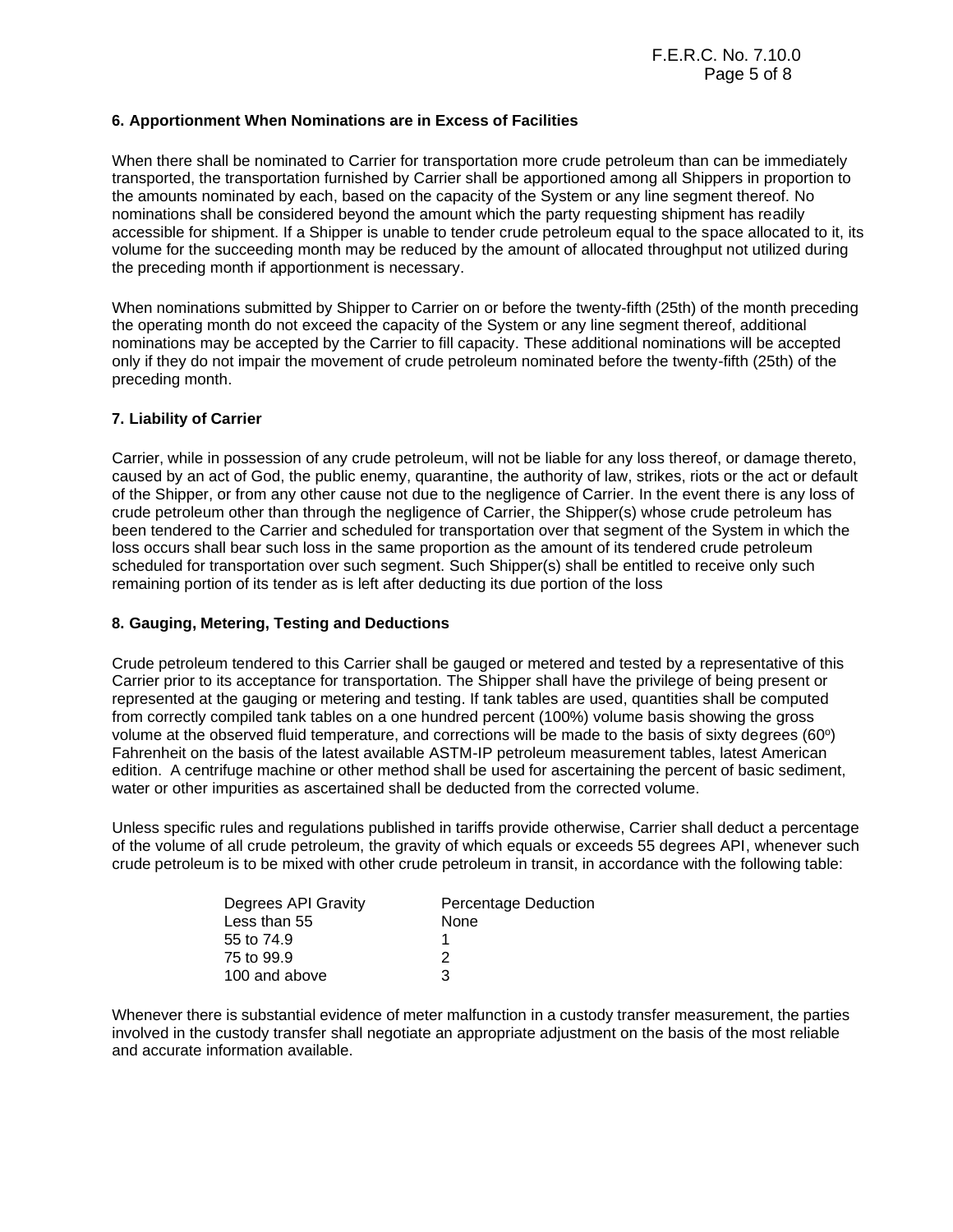#### **9. Loss Adjustment**

Crude Petroleum quantities transported may be adjusted to allow for inherent losses including but not limited to shrinkage, evaporation, interface losses and normal "over and short" losses. Carrier loss adjustment will be made monthly on the basis of total quantities transported and shall be based on the prior three years' actual experience, adjusted to actuals at the end of the year.

#### **10. Payment of Charges**

The Shipper shall be obligated to pay Carrier all charges and fees upon Carrier's performance of the designated service(s). Payment of such charges and fees shall be made in accordance with invoice terms and these rules and regulations. The Carrier may, at its option, require the Shipper to pay all such charges and fees in advance or to provide a letter of credit satisfactory to the Carrier.

Carrier is entitled to a lien for all accrued charges and fees. Such lien attaches to any crude petroleum retained by Carrier for the Shipper's account. Carrier may, at its option, refuse to: (1) deliver to the Shipper, or (2) recognize and record any change in ownership of crude petroleum for the account of a Shipper until all charges or fees owed to Carrier have been paid in full.

Any amounts not paid when due shall bear interest from the date due until paid, as applicable, at a rate equal to four percent (4%) over the prime interest rate first published each month in The Wall Street Journal or if such rate is unlawful, the highest lawful rate permitted by applicable law. Such interest shall accrue beginning on the payment due date and shall continue to accrue until said amount (plus all applicable interest) is paid.

If any such charges or fees remain unpaid for thirty (30) calendar days after the payment due date, the Carrier shall have the right, either directly or through an agent, to sell any of the Shipper's crude petroleum within the custody of the Carrier.

From the proceeds of this sale, Carrier will deduct all transportation charges, change in ownership charges, other lawful charges, fees and interest due to Carrier, including expenses incident to said sale. The balance of the remaining proceeds, if any, shall be held by Carrier for whosoever may be lawfully entitled thereto. If proceeds from such sale are not sufficient, Shipper will remain liable for any deficiency, including the above interest charges.

## **11. Claims, Suits, Time for Filing**

As a condition precedent to recovery, claims must be filed in writing with the initial or delivering Carrier within nine (9) months after delivery of the property, or, in case of failure to make delivery, within nine (9) months after a reasonable time for delivery has elapsed. Suits shall be instituted against any Carrier only within two (2) years and one day from the day when notice in writing is given by the Carrier to the claimant that the Carrier has disallowed the claim or any part or parts thereto specified in the notice.

## **12. Common Stream Petroleum Connecting Carriers**

When both receipts from and/or deliveries to a connecting carrier of substantially the same grade of crude petroleum are scheduled at the same interconnection, Carrier reserves the right to offset like volumes of such common stream crude petroleum.

#### **13. Rates Applicable**

Crude petroleum transported shall be subject to the rates and governed by the rules and regulations in effect on date such crude petroleum is received by the Carrier.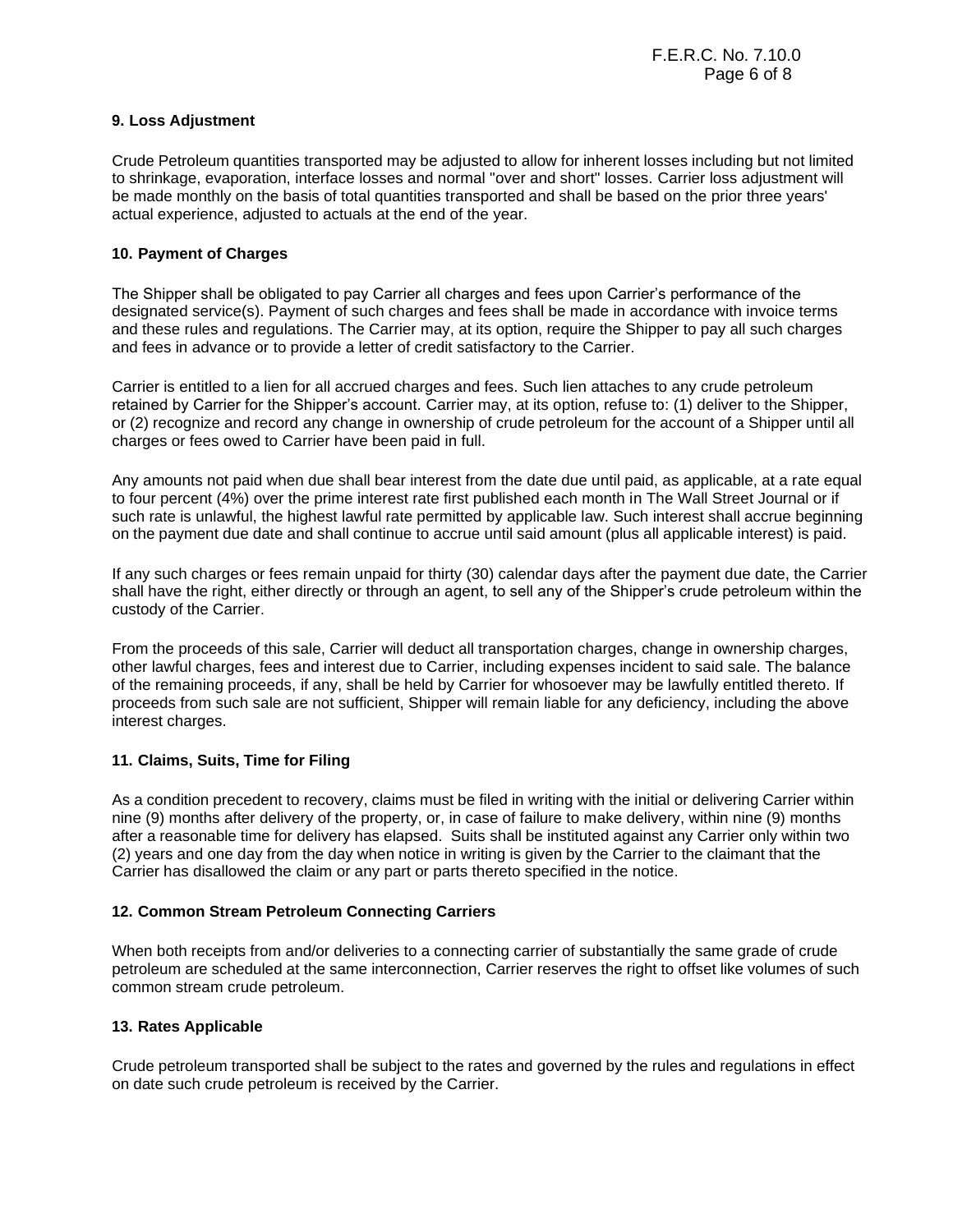#### **14. Application of Carrier's Rates From Intermediate Points**

On crude petroleum accepted for transportation from any point on the originating lines, but not named in its tariff, which is intermediate to a point from which rates are published through such unnamed point, the rate published herein from the next more distant point specified in the tariff will apply from such unnamed point.

#### **15. Diversion or Reconsignment**

Diversion or reconsignment may be made, without charge, if requested in writing by the Shipper prior to delivery at original destination, subject to the rates, rules and regulations applicable from point of origin to point of final destination, provided that no out-of-line or backhaul movement will be made.

#### **16. Charge for Spill Compensation**

In addition to the transportation charges and all other charges accruing on crude petroleum accepted for transportation, a per-barrel charge will be assessed and collected in the amount of any tax, fee or other charge levied against the Carrier in connection with such commodity, pursuant to any Federal, State or local act or regulation which levies a tax, fee or other charge, on the receipt, delivery, transfer or transportation of such commodities within their jurisdiction for the purpose of creating a fund for the prevention, containment, cleanup and/or removal of spills and/or the reimbursement of persons sustaining loss therefrom.

#### **17. Additional Arrangements**

Carrier reserves the right to impose additional requirements, not specifically nominated herein, that may be necessary to meet its obligations to other pipeline Carriers or Operators.

#### **18. Pumping Equipment Necessary (For Crude Originating Offshore)**

Shippers shall furnish or arrange with platform operators to furnish pumping equipment necessary to inject its crude petroleum into the pipeline. The Carrier shall have the right to limit and control the maximum pumping rate and the scheduled pumping period for injection into the pipeline. Such pumping equipment shall be sized to meet the specifications issued by the Carrier. Specifications may be changed from time to time to facilitate the safe, efficient and economical use of Carrier's facilities to accommodate all Shippers

#### **19. Title**

When any crude petroleum tendered for transportation is involved in litigation, a dispute over ownership or title, or encumbered by a lien or charge of any kind, the Shipper shall so advise Carrier in writing not less than 5 business days before tendering for shipment. If Shipper, due to litigation, disputed ownership or encumbrance, has caused title in the crude petroleum to be in dispute, Carrier will refuse receipt or delivery of the crude petroleum until Shipper provides an indemnity bond equal to the value of the crude petroleum.

#### **20. Line Fill Requirements**

Prior to delivering Barrels out of Carrier's pipeline system, each Shipper will be required to supply a pro rata share of Merchantable Crude Petroleum necessary for pipeline fill to ensure efficient operation of Carrier's pipeline system. Linefill will be determined based on shipper's six (6) month delivery average from the system. Each shipper will be required to have furnished its required linefill within three (3) months of entering the system. Merchantable Crude Petroleum provided by Shippers for this purpose may be withdrawn only after: (1) shipments have ceased and the Shipper has notified Carrier in writing of its intention to discontinue shipments in Carrier's system, and (2) Shipper balances have been reconciled between Shipper and Carrier. Carrier shall have a period of up to six (6) months from the receipt of said notice to complete administrative and operational requirements incidental to Shipper withdrawal.